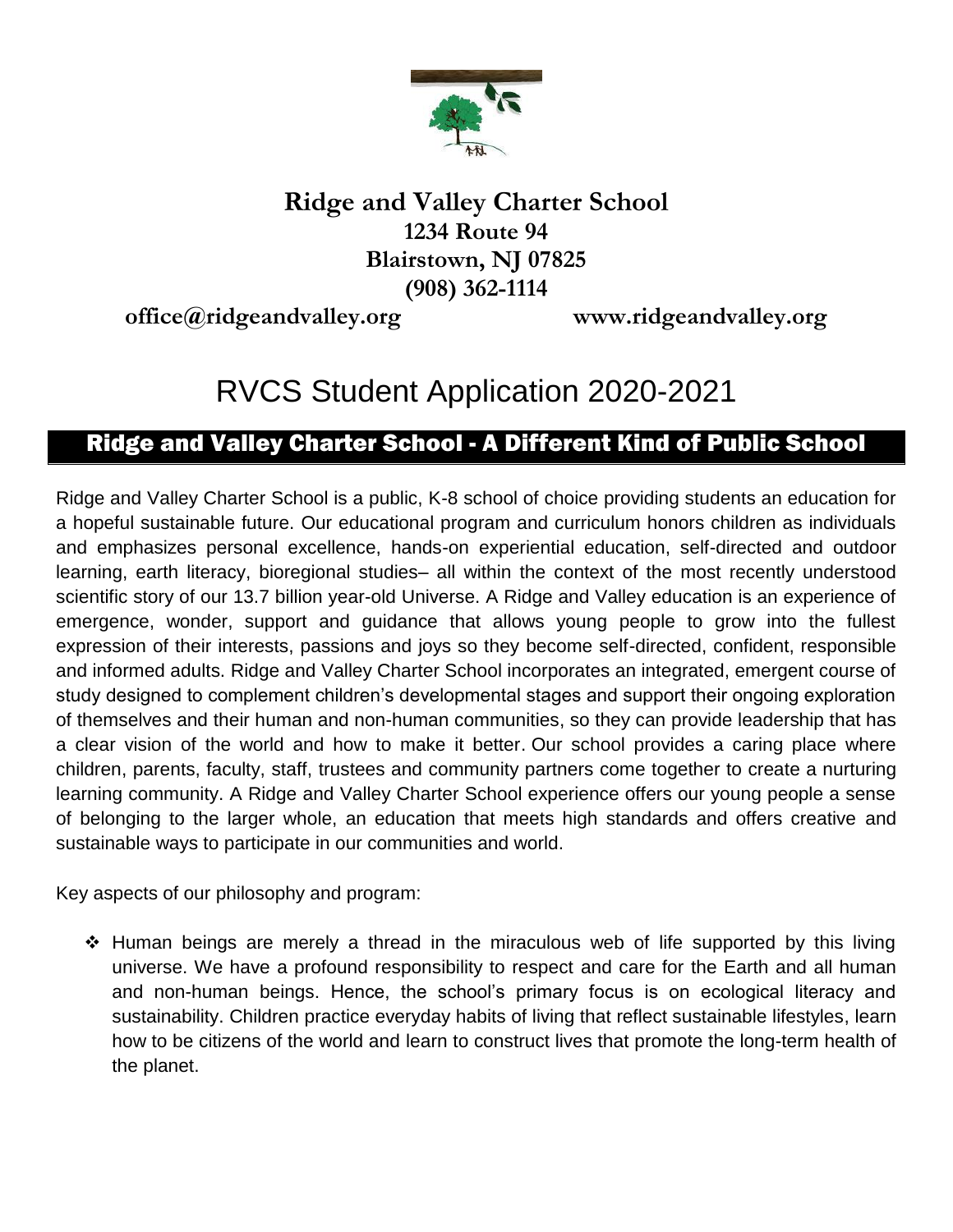- Our program is highly integrated, inter-disciplinary and experiential, allowing children to learn by doing, often out-of-doors, and in multi-aged groups. Every student participates in annual overnights and/or multi-day expeditions, and regular experiences in the natural world inspire us all to question, reflect, wonder, and think creatively, as well as understand life in new ways. Through these experiences, students develop critical thinking skills, challenge traditional assumptions about consumer culture and derive new models for honoring the world around them.
- Using this experiential approach, the school meets the New Jersey Student Learning Standards set by the state Department of Education. Beyond all mandated state tests, learner assessment primarily consist of projects, work portfolios and rubrics, and are articulated through student and guide narratives, rather than traditional letter grades.
- Each and every child is cherished and respected, and his or her creativity and potential nurtured and supported. Children learn to respect and honor differences, dissolve boundaries and share common goals in real-world settings. Circle and restorative practices are an integral part of our program.

### Application Process

Enrollment at Ridge and Valley Charter School is open, on a space-available basis, to all K-8 students residing in N.J. with preference given to students residing in the districts of Blairstown, Hardwick, Knowlton, Frelinghuysen, and North Warren Regional. If more applications are received than there are spaces available, a lottery is held after each monthly application deadline. Once a student has been accepted, the student remains enrolled for subsequent school years. Siblings of enrolled students receive preferential placement in the student enrollment process.

The first application period for the 2020-2021 school year is October 1 through October 31, 2019. Subsequent deadlines occur on the last day of every month thereafter. Once the monthly application period during which the application was submitted closes, you will receive notification by the end of the subsequent month (e.g. if you submit your application during the month of October, you will receive notification by the end of November).

**Send completed applications to:** *Ridge and Valley Charter School, 1234 State Route 94, Blairstown, NJ 07825* **or email to:** *office@ridgeandvalley.org*